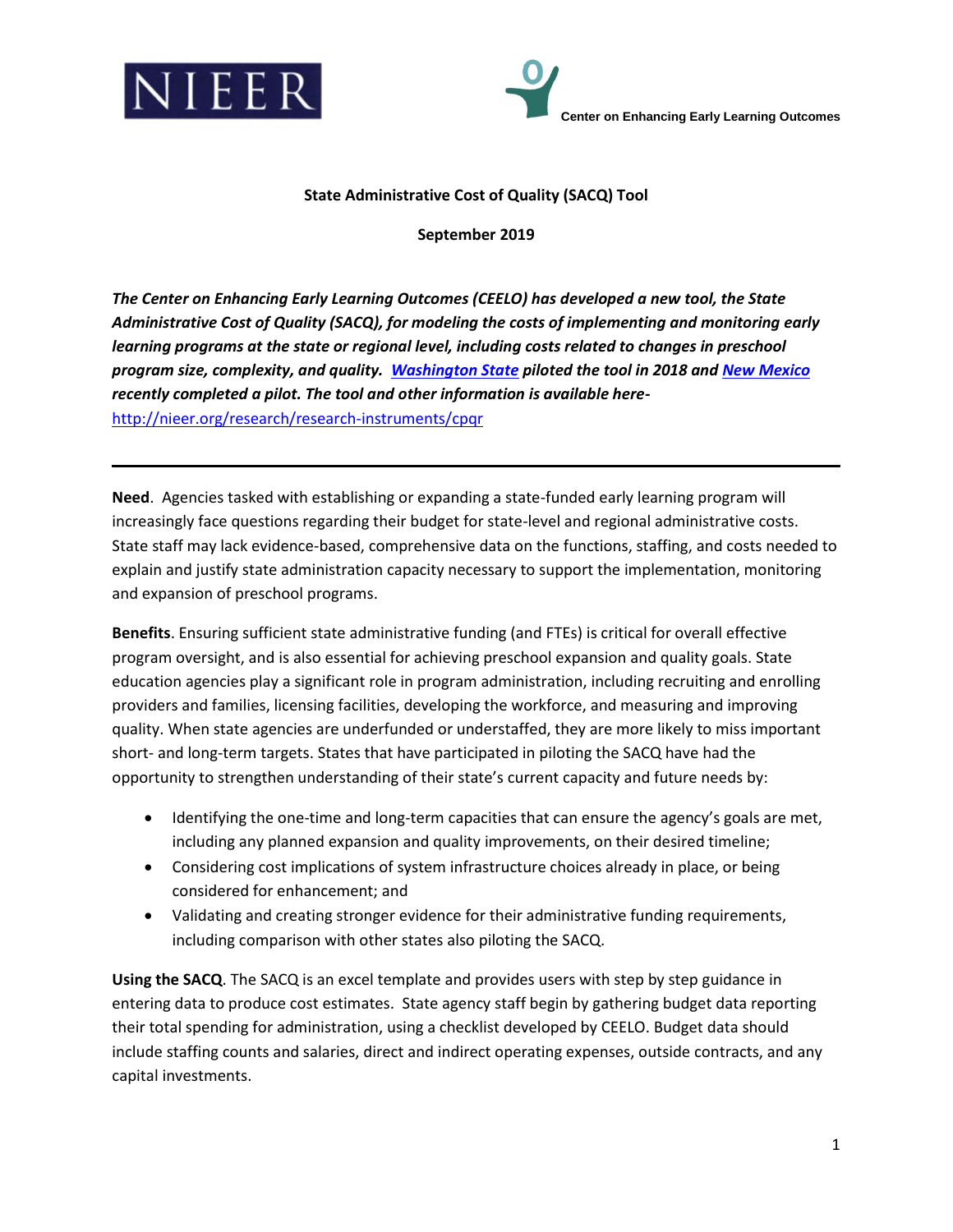

 $\overline{a}$ 



- 1. The budget data is then translated from standard accounting categories to activity-based functions and capacities. This stage of work typically requires participation from state program staff and fiscal staff. CEELO resources may also provide assistance in this translation and in the use of the SACQ tool.
- 2. After establishing current spending by activity and volume driver<sup>1</sup>, underfunded or unfunded capacities can be identified and added to the model. For underfunded agencies, this step provides the opportunity to articulate where and why additional investment is required, and ties the investment to specific program goals.
- 3. The final step is to compare the SACQ's default administrative functions and capacities for high performing offices of early learning with what your state is currently doing or plans to do. Figure 1 presents the default categories of the SACQ.

**Identifying Administrative Functions.** CEELO identified seven categories of administrative functions and capacities that are used to derive cost projections. The framework includes the following categories - policy and program development, forecasting and planning, child enrollment and attendance, provider recruitment, contracting and monitoring, workforce development and agency indirect. Using this framework, a state can assess their own functions and capacities, including FTEs, contracting, and nonpersonnel costs to estimate administrative costs to support a high quality preschool program. The SACQ also allows activities to be assigned to specific partners, such as state-level staff versus regional or district organizations, so that separate budgets may be prepared and details around the combined administrative effort are preserved.

| Figure 1: Framework of State-Level Administrative Functions and Capacities |                                                                 |                    |                               |                |  |  |  |
|----------------------------------------------------------------------------|-----------------------------------------------------------------|--------------------|-------------------------------|----------------|--|--|--|
| <b>Function</b>                                                            | Capacity                                                        | Personnel<br>Costs | <b>Non-Personnel</b><br>Costs |                |  |  |  |
|                                                                            |                                                                 | (FTEs)             | Data                          | <b>Other</b>   |  |  |  |
|                                                                            |                                                                 |                    | <b>Systems</b>                | <b>Expense</b> |  |  |  |
| Policy &<br>Program<br><b>Development</b>                                  | • Policy Development                                            | $\checkmark$       |                               |                |  |  |  |
|                                                                            | Program Planning & Budget                                       | ✔                  |                               |                |  |  |  |
|                                                                            | <b>Community Outreach</b><br>$\bullet$                          | $\checkmark$       |                               | ✓              |  |  |  |
|                                                                            | • Provider Shared Services Support & Training                   | ✔                  |                               |                |  |  |  |
|                                                                            | New Model Pilots                                                | $\checkmark$       |                               | ✔              |  |  |  |
|                                                                            | • P-3 Alignment                                                 | ✔                  | $\checkmark$                  |                |  |  |  |
| <b>Forecasting</b><br>and Planning                                         | Procurement & External Technical Expertise (Vendor<br>$\bullet$ |                    |                               |                |  |  |  |
|                                                                            | Contracts)                                                      |                    |                               |                |  |  |  |
|                                                                            | <b>Analytics and Forecasting</b>                                | $\checkmark$       | ✔                             |                |  |  |  |

 $1$  The SACQ framework reflects the lifecycle of state preschool administrative support, and allows users to specify costs as fixed, variable, or semi-variable; users can tie variable cost assumptions to an array of preschool activity drivers, such as the number of children, teachers, sites, contractors, regions/districts, etc.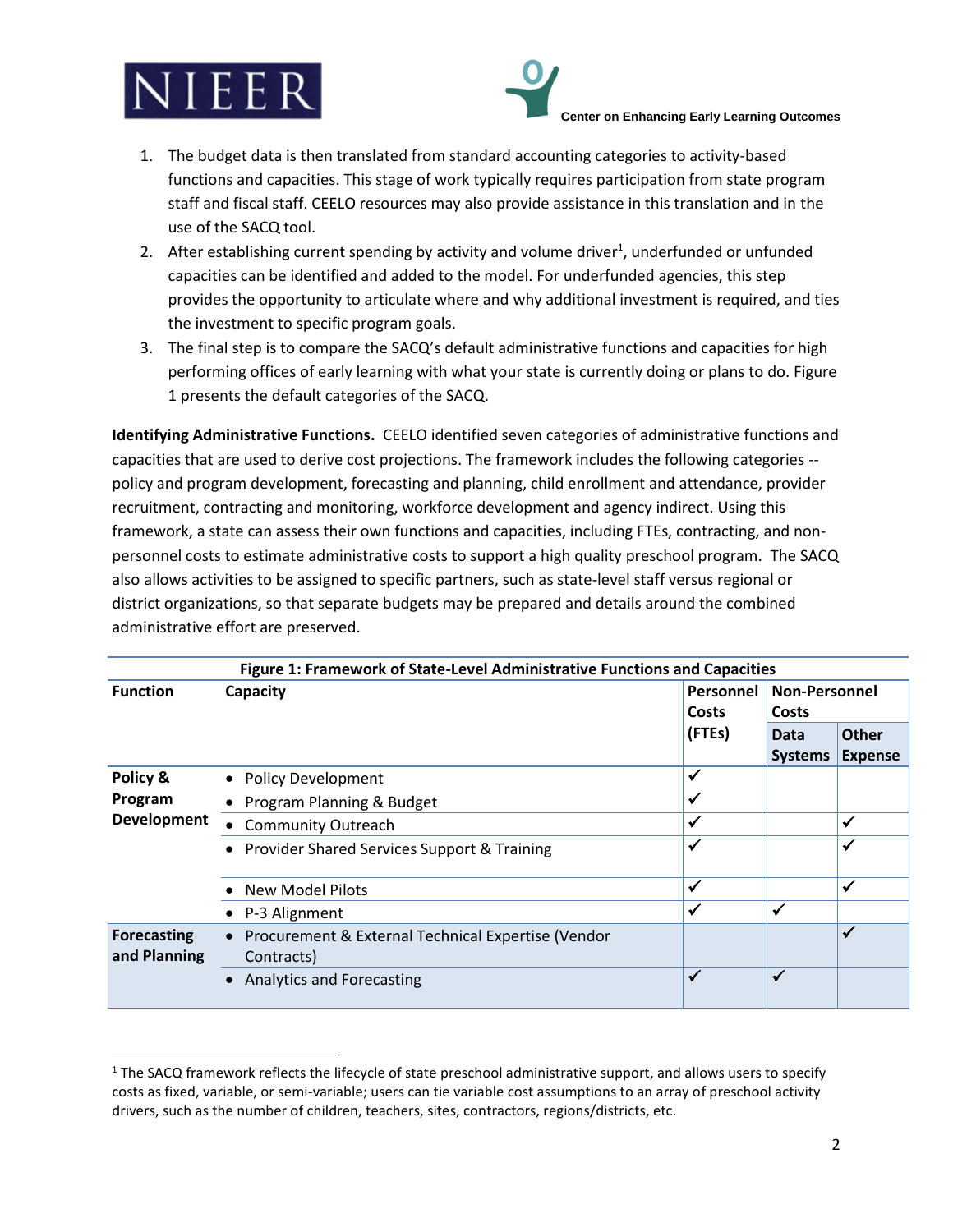



| Figure 1: Framework of State-Level Administrative Functions and Capacities |                                                                          |                           |                                      |                |  |  |
|----------------------------------------------------------------------------|--------------------------------------------------------------------------|---------------------------|--------------------------------------|----------------|--|--|
| <b>Function</b>                                                            | Capacity                                                                 | Personnel<br><b>Costs</b> | <b>Non-Personnel</b><br><b>Costs</b> |                |  |  |
|                                                                            |                                                                          | (FTEs)                    | <b>Data</b>                          | <b>Other</b>   |  |  |
|                                                                            |                                                                          | $\overline{\checkmark}$   | Systems<br>$\checkmark$              | <b>Expense</b> |  |  |
|                                                                            | Mapping                                                                  |                           |                                      |                |  |  |
|                                                                            | • Community Planning, Site Development, and Capital<br>(Facilities) Fund | ✓                         |                                      | ✓              |  |  |
| <b>Child</b><br><b>Enrollment &amp;</b><br><b>Attendance</b>               | • Child Enrollment Campaigns                                             | $\checkmark$              |                                      | ✓              |  |  |
|                                                                            | • Community Outreach                                                     | $\checkmark$              |                                      | ✓              |  |  |
|                                                                            | • Enrollment Database/Website and Referral Mechanisms                    | ✔                         | $\checkmark$                         |                |  |  |
|                                                                            | <b>Pre-Enrollment Activities</b>                                         | ✓                         |                                      |                |  |  |
| <b>Provider</b>                                                            | • Provider Recruitment Campaigns                                         | $\checkmark$              |                                      | $\checkmark$   |  |  |
| <b>Recruitment</b>                                                         | • Community Outreach                                                     | $\checkmark$              |                                      | $\checkmark$   |  |  |
|                                                                            | <b>Provider Readiness Activities</b>                                     | $\checkmark$              | $\checkmark$                         |                |  |  |
| Provider                                                                   | • Provider Contracting                                                   | $\checkmark$              |                                      |                |  |  |
| <b>Contracting &amp;</b><br><b>Monitoring</b>                              | • Desktop Monitoring                                                     | $\checkmark$              |                                      |                |  |  |
|                                                                            | • Fiscal Compliance Monitoring                                           | ✓                         |                                      | ✓              |  |  |
|                                                                            | • Provider Contracting and Monitoring Database                           | ✓                         | ✓                                    |                |  |  |
| Workforce                                                                  | • Public Awareness Campaigns                                             | $\checkmark$              |                                      | $\checkmark$   |  |  |
| <b>Development</b>                                                         | • Workforce Recruitment Campaigns                                        | $\checkmark$              |                                      | ✓              |  |  |
|                                                                            | • Outreach to Existing Professionals                                     | ✓                         |                                      | $\checkmark$   |  |  |
|                                                                            | <b>Professional Registry</b>                                             | ✓                         | ✓                                    |                |  |  |
|                                                                            | • Scholarships, Incentives, and Compensation Supplements                 | $\checkmark$              |                                      | ✓              |  |  |
|                                                                            | • Articulation Agreements                                                | $\checkmark$              |                                      |                |  |  |
|                                                                            | Provider Evaluation for Continuous Quality Improvement<br>(CQI)          | $\checkmark$              | $\checkmark$                         | $\checkmark$   |  |  |
|                                                                            | Field Coaching and Training for Professional Learning and CQI            | $\checkmark$              | $\checkmark$                         | $\checkmark$   |  |  |
|                                                                            | <b>Professional Learning Communities</b>                                 | $\overline{\checkmark}$   |                                      | $\checkmark$   |  |  |
|                                                                            | Professional Learning& CQI Pilots                                        | $\checkmark$              |                                      | $\checkmark$   |  |  |